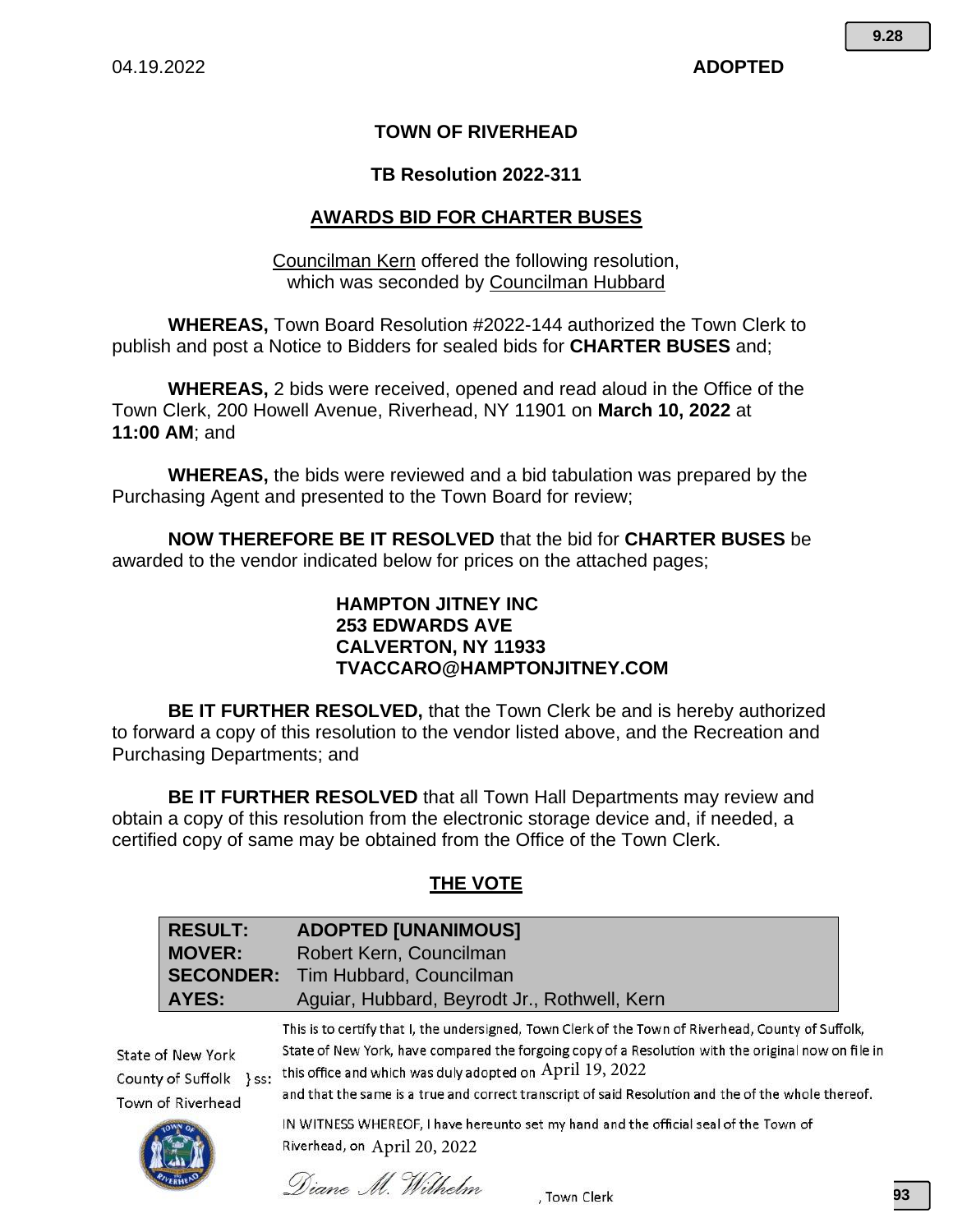# **FISCAL IMPACT STATEMENT OF PROPOSED RIVERHEAD TOWN BOARD LEGISLATION**

| Type of Legislation<br>А.                                                                                                                                                                                                                                                | Resolution X<br>Local Law                                                                                                         |                    |  |  |  |  |  |
|--------------------------------------------------------------------------------------------------------------------------------------------------------------------------------------------------------------------------------------------------------------------------|-----------------------------------------------------------------------------------------------------------------------------------|--------------------|--|--|--|--|--|
| Title of Proposed Legislation: AWARDS BID FOR CHARTER BUSES<br>В.                                                                                                                                                                                                        |                                                                                                                                   |                    |  |  |  |  |  |
| Purpose of Proposed Legislation:<br>C.                                                                                                                                                                                                                                   |                                                                                                                                   |                    |  |  |  |  |  |
| D.                                                                                                                                                                                                                                                                       | Will the Proposed Legislation Have a Fiscal Impact?<br>Yes $x$<br>No                                                              |                    |  |  |  |  |  |
| Е.                                                                                                                                                                                                                                                                       | If the answer to section D is "yes", select (a) or (b) below and initial or detail as applicable:                                 |                    |  |  |  |  |  |
| The fiscal impact can be absorbed by Town/department existing resources set forth in approved Town Annual Budget<br>(a)<br>(example:routine and budgeted procurement of goods/services)*if selecting E(a), please initial then skip items F,G and<br>complete H,I and J; |                                                                                                                                   |                    |  |  |  |  |  |
| (b)                                                                                                                                                                                                                                                                      | or<br>The description/explanation of fiscal impact is set forth as follows:                                                       |                    |  |  |  |  |  |
| F.<br>5 Years                                                                                                                                                                                                                                                            | If the answer to E required description/explanation of fiscal impact (E(b)), please describe total Financial Cost of Funding over |                    |  |  |  |  |  |
| <b>Proposed Source of Funding</b><br>G.<br>Appropriation Account to be Charged: A06-7-7621-463-000-00000                                                                                                                                                                 |                                                                                                                                   |                    |  |  |  |  |  |
| Grant or other Revenue Source:                                                                                                                                                                                                                                           |                                                                                                                                   |                    |  |  |  |  |  |
| Appropriation Transfer (list account(s) and amount):                                                                                                                                                                                                                     |                                                                                                                                   |                    |  |  |  |  |  |
|                                                                                                                                                                                                                                                                          |                                                                                                                                   |                    |  |  |  |  |  |
| H. Typed Name &<br>Title of<br>Preparer: Teresa                                                                                                                                                                                                                          | I. Signature of Preparer                                                                                                          | J. Date<br>4/06/22 |  |  |  |  |  |
| <b>Baldinucci</b>                                                                                                                                                                                                                                                        |                                                                                                                                   |                    |  |  |  |  |  |
|                                                                                                                                                                                                                                                                          | T <b>eresa Baldinucci</b><br>Teresa Baldinucci                                                                                    |                    |  |  |  |  |  |
| K. Accounting Staff<br>Name & Title                                                                                                                                                                                                                                      | L. Signature of Accounting Staff                                                                                                  | M. Date<br>4/13/22 |  |  |  |  |  |
| William Rothaar,<br>Accounting                                                                                                                                                                                                                                           | William Rothans                                                                                                                   |                    |  |  |  |  |  |
| Department                                                                                                                                                                                                                                                               | <b>William Rothaar</b>                                                                                                            |                    |  |  |  |  |  |